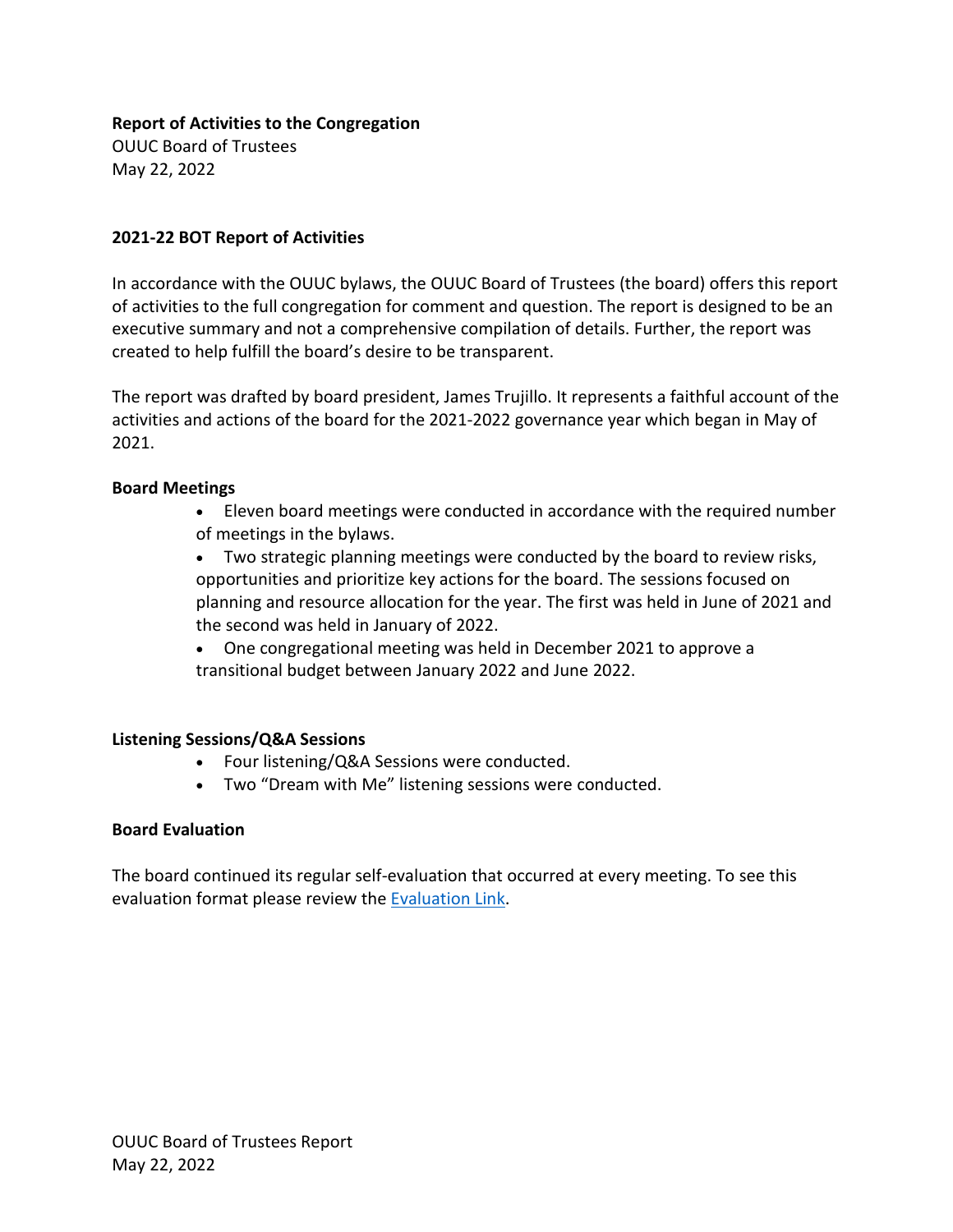# **Board Activities, Major Decisions and Accomplishments**

#### • **Implementation of New Board Development Framework**

• The board created and utilized a new individual development plan framework that directed new board members to UUA resources, books and videos. This framework served to help new board members understand the role of the board in a policy governance and our collective responsibilities. This was a goal from the previous year and so progress was made. To see the development plan take a look at the enclosed link. [OUUC Board Orientation and Leadership](https://ouuc.sharepoint.com/:w:/s/ouucboardoftrustees/EXqB3C_xQVtNtR-7ZjV17FwBuSu-jHthoAtyksGuFe9xQQ?e=Hzxsd0)  [Development Checklist.docx](https://ouuc.sharepoint.com/:w:/s/ouucboardoftrustees/EXqB3C_xQVtNtR-7ZjV17FwBuSu-jHthoAtyksGuFe9xQQ?e=Hzxsd0)

# • **Vision, Mission, Ends Monitoring Program Designed and Approved**

• Based on the newly approved vision, mission and ends the board created in coordination with members of the congregation and staff a monitoring program. This program was vetted through the congregation and is ready to be deployed when board and staff resources are available to do so. To see a copy of this program document take a look at the enclosed link. [MONITORINGDRAFT9-](https://ouuc.sharepoint.com/:w:/s/ouucboardoftrustees/EWTQ5WbLgedAg5P-g7bPhyQBsZkzJgjIkVEyxhFweckD1g?e=0h1IoB) [2021.docx](https://ouuc.sharepoint.com/:w:/s/ouucboardoftrustees/EWTQ5WbLgedAg5P-g7bPhyQBsZkzJgjIkVEyxhFweckD1g?e=0h1IoB)

# • **Congregational Health and Safety**

• The board continued to support the congregational committee focused on the health and safety of the congregation. The committee continued to meet and adjust standards and norms based on the ever-evolving pandemic situation.

# • **Board Policy Updates**

- Board policies were updated to accommodate the changes to the vision, mission and ends, Legacy Planning Committee and to clarify governances for and controls around reserve accounts[. https://www.ouuc.org/wp](https://www.ouuc.org/wp-content/uploads/2022/05/Governance-Manual-March-2022.pdf)[content/uploads/2022/05/Governance-Manual-March-2022.pdf](https://www.ouuc.org/wp-content/uploads/2022/05/Governance-Manual-March-2022.pdf)
- **Stewardship Campaign Fall 2021**
	- The board led the Fall Stewardship campaign with support from several members from the congregation.
- **Legacy Gift Framework Expansion and Committee Formation**
	- The board expanded the purview of the endowment committee to include major legacy gifts for activities and investment outside of the endowment. The board created and shared with the congregation priorities for such gifts and these have been adopted for use. [Legacy Planning Gift Giving Priorities.docx](https://ouuc.sharepoint.com/:w:/s/ouucboardoftrustees/Ea6RYgEPmaRIiDtGVsbDamIBhcISMHjSSPJM2a2-no4HuQ?e=1hia08)
- **Development and Implementation of the Dream with Me Listening Session Framework**
	- The board created a new listening framework to engage the congregation in discussion of big questions.